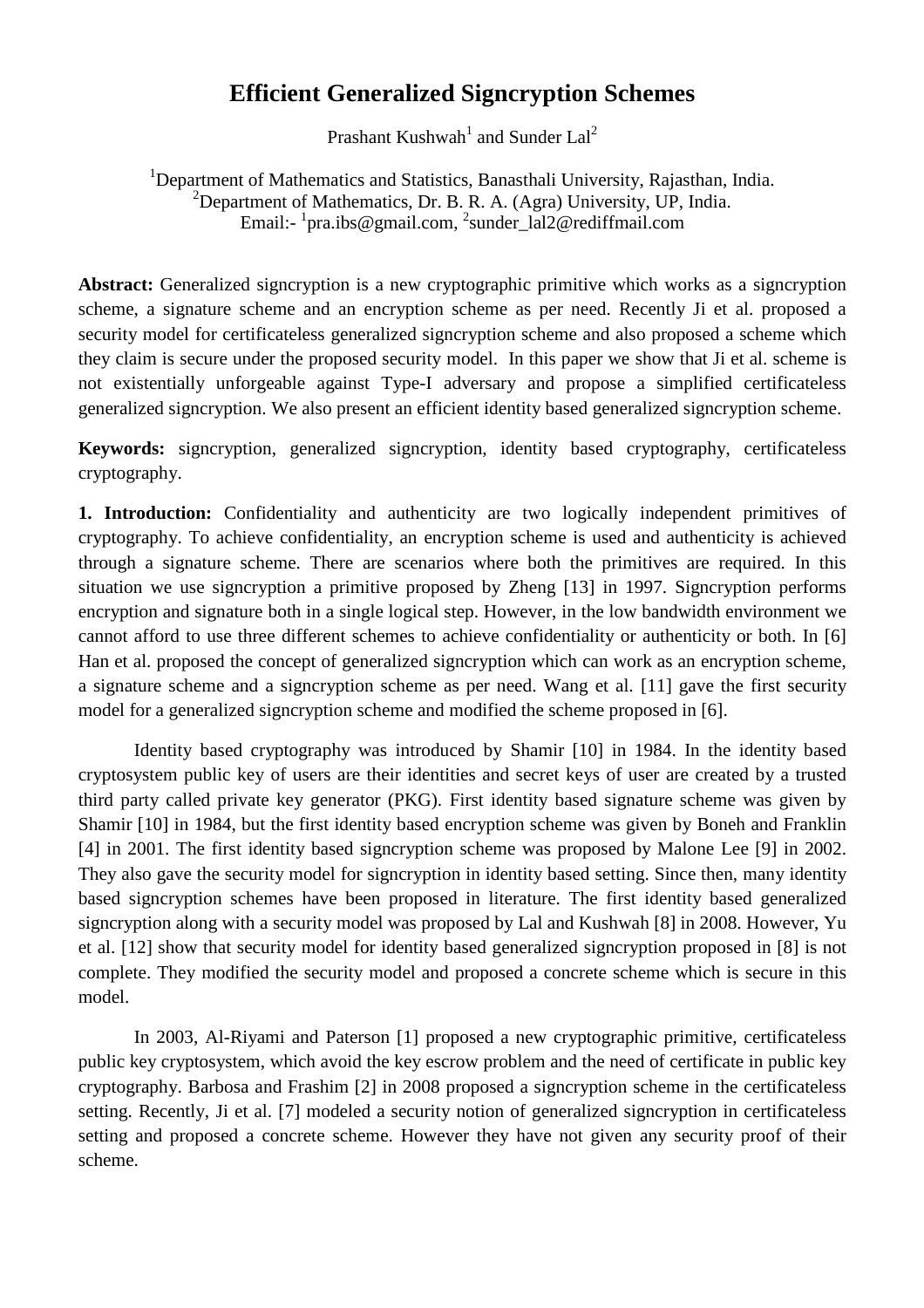In this paper we first show that Ji et al. [7] scheme is not existentially unforgeable against Type-I adversary. Further we propose a simplified certificateless generalized Signcryption and also an efficient identity based generalized signcryption scheme.

 This paper is organized as follows: In section 2, we define identity based generalized Signcryption scheme. In section 3, we proposed a simplified security model for identity based generalized signcryption (IBGSC). In section 4, we proposed an IBGSC scheme which can be shown secure under the new security model. We also discuss the efficiency of this scheme. In section 5, we show that Ji et al. scheme is not existentially unforgeable against Type-I adversary [2]. Finally, in section 7, we give a simplified certificateless generalized signcryption.

# **2. Identity Based Generalized Signcryption (IBGSC):**

### **Preliminaries:**

**Bilinear Pairing:** Let  $G_1$  be an additive group and  $G_2$  be a multiplicative group both of the same prime order q. A function  $e: G_1 \times G_1 \to G_2$  is called a bilinear pairing if it satisfies the following properties:

- 1.  $\forall P, Q \in G_1, \forall a, b \in Z_q^*, e(aP, bQ) = e(P, Q)^{ab}$
- 2. For any  $0 \neq P \in G_1$ , there is  $Q \in G_1$ , such that  $e(P, Q) \neq 1$ .
- 3. There exists an efficient algorithm to compute  $e(P, Q)$ ,  $\forall P, Q \in G_1$ .

**q-Diffie Hellman inversion problem(q-DHIP):** Given a  $(q + 1)$  tupple  $(P, \alpha P, \alpha^2 P, ..., \alpha^q P)$ comput  $\frac{1}{\alpha}P$ .

**q-Bilinear Diffie Hellman inversion problem:** Given a  $(q + 1)$  tupple  $(P, \alpha P, \alpha^2 P, ..., \alpha^q P)$ compute  $e(P, P)^{1/\alpha} \in G_2$ .

An identity based generalized signcryption (IBGSC) consist the following algorithms:

- **1. Setup:** This algorithm takes input a security parameter k and outputs the system parameter **params** and a master secret key.
- **2. Private Key Generation:** Given input params, master secret key and a user's identity  $ID_U$ , it outputs a partial private key  $D_{II}$  corresponding to  $ID_{II}$ .
- **3. IBGSC:** If user A wants to send a message m to B. This algorithm takes input  $(D_A, m, ID_A, \ldots, ID_A)$  $ID_B$ ) and outputs a  $\sigma = IBGSC(D_A, m, ID_A, ID_B)$ .
- **4. UIBGSC:** This is unsigncryption algorithm. It takes input  $(\sigma, ID_B, S_B, PK_B, ID_A, PK_A, PK_A)$  and outputs  $m$  if  $\sigma$  is valid otherwise  $\bot$  if  $\sigma$  is not valid.

There is no specific sender (or receiver) when we only encrypt (or sign) a message  $m$  using IBGSC. We denote the absence of sender (or receiver) by  $ID_{\varphi}$ . Thus to only sign or encrypt a message m, use  $ID_B = ID_{\emptyset}$  or  $ID_A = ID_{\emptyset}$ .

 A security model for IBGSC was given in [8]. This model is recently been modified by Yu et al. [12]. In the next section we provide a new and simplified security model for IBGSC.

### **3. Security model for IBGSC:**

The modified security notion for identity based generalized signcryption by Yu et al. [12] provide 7 oracles to the adversary namely Extraxt, Sign, Verify, Encrypt, Decrypt, GSC and GUC. But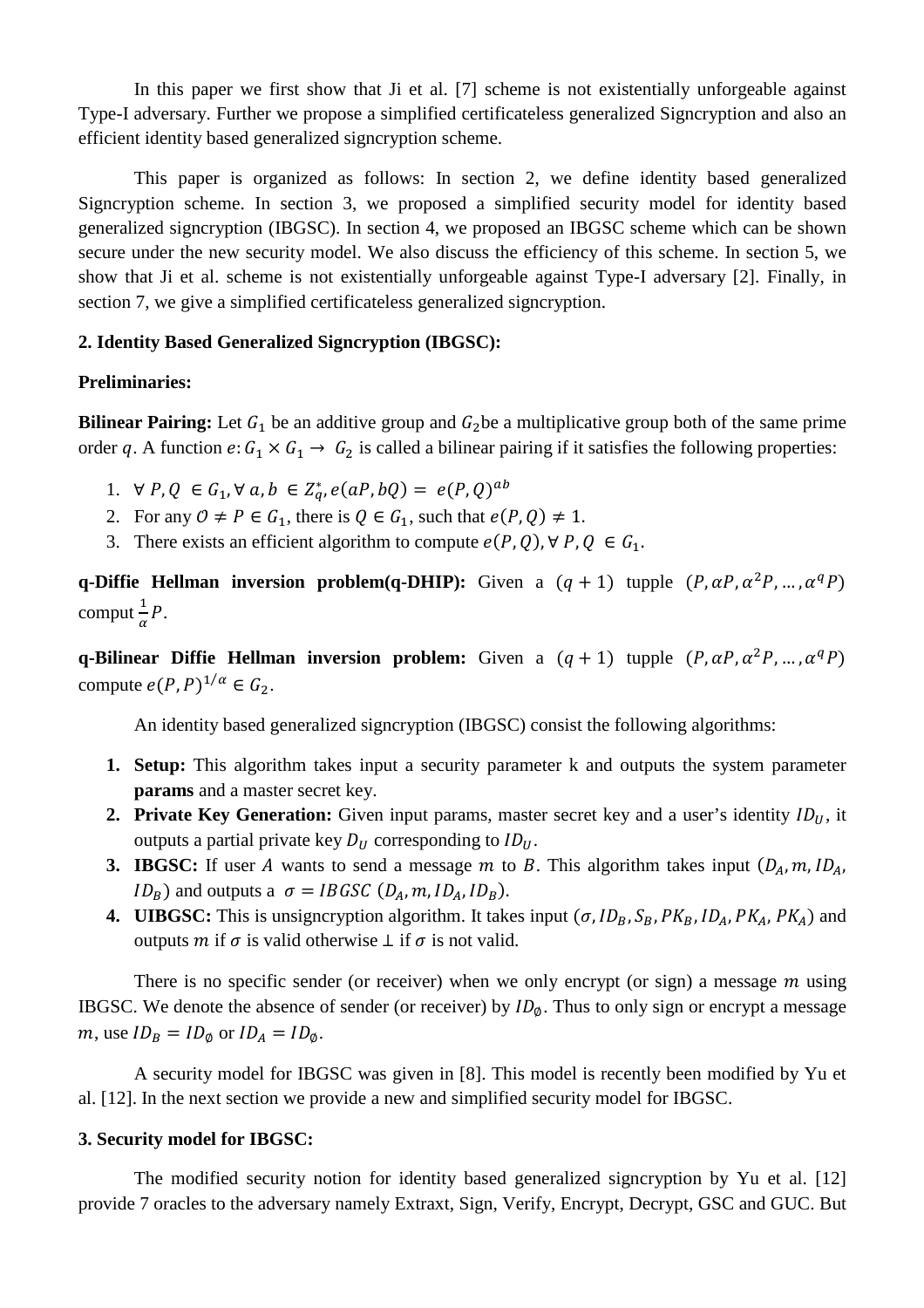the basic nature of generalized signcryption is to use a single algorithm to sign, to encrypt or to signcrypt a message as per need, which can be achieved by giving specific input to generalized signcryption algorithm. Similarly a single algorithm is used to decrypt and verify a message. Therefore the oracles Encrypt, Decrypt, Sign and verify seem redundant. In our simplified security model we provide only IBGSC and UIBGSC oracles to the adversary which he can query with specific inputs. Also Yu et al. gave the security proof of their scheme for confidentiality and unforgeability in different modes viz. encryption only mode, signature only mode and signcryption mode. In our security model, we use a single game for confidentiality in encryption only mode and signcryption mode. Similarly we use a single game for unforgeability in signature only mode and signcryption mode. To do so, in the challenge stage of the game for confidentiality we only impose restriction on receiver's identity i.e.  $ID_B^* \neq ID_{\emptyset}$ , also for the unforgeability we only impose restriction on sender's identity i.e.  $ID_A \neq ID_\emptyset$ .

### **Message Confidentiality:**

 The notion of security with respect to confidentiality is indistinguishability of encryptions under adaptive chosen ciphertext attack (IND-CCA2). For IBGSC this notion is captured by the following game played between challenger  $\mathcal C$  and adversary  $\mathcal A$ .

### **GAME 1 (IND-CCA2):**

**Initialization:** C runs the setup algorithm on input a security parameter k, gives public parameters params to the adversary  $A$ .  $C$  keeps the master key secret.

Find Stage: The adversary  $A$  makes the following queries adaptively.

- $\triangleright$  **Hash Queries:** A can request the hash values of any input and C responds with appropriate hash values.
- **Private Key Extraction Queries:**  $\mathcal{A}$  submits an identity  $ID_U$  and  $\mathcal{C}$  computes the private key  $D_{II}$  corresponding to  $ID_{II}$  and returns to A.
- **IBGSC Queries:** A submits two identities  $ID_A$ ,  $ID_B$  and a message m. Challenger C runs IBGSC with message m and identities  $ID_A$  and  $ID_B$  and returns the output  $\sigma$  to the adversary  $\mathcal{A}.$
- **EXEC Queries:** A submits two identities  $ID_A$ ,  $ID_B$  along with  $\sigma$  to the challenger C. C runs the UIBGSC algorithm with input  $\sigma$ ,  $ID_A$  and  $ID_B$  and returns the output m of UCLGSC.

No queries with  $ID_A = ID_B$  is allowed.

**Challenge:** At the end of find stage, A submits two distinct messages  $m_0$  and  $m_1$  of equal length, a sender's identity  $ID_A^*$  and a receiver's identity  $ID_B^*$  on which he wishes to be challenged. The adversary A must have made no private key extraction query on  $ID_B^*$ , also  $ID_B^* \neq ID_{\emptyset}$  for the confidentiality game. C picks randomly a bit  $b \in \{0, 1\}$ , runs the IBGSC algorithm to with message  $m_b$  under  $ID_A^*$ and  $ID_B^*$  and returns the output  $\sigma^*$  to the adversary  $\mathcal{A}$ .

Guess stage: A queries adaptively again as in the find stage. It is not allowed to extract the private key corresponding to  $ID_B^*$  and it is not allow to make an UIBGSC query on  $\sigma^*$  with sender  $ID_A^*$  and receiver  $ID_B^*$ .

Eventually, A outputs a bit b' and wins the game if  $b = b'$ .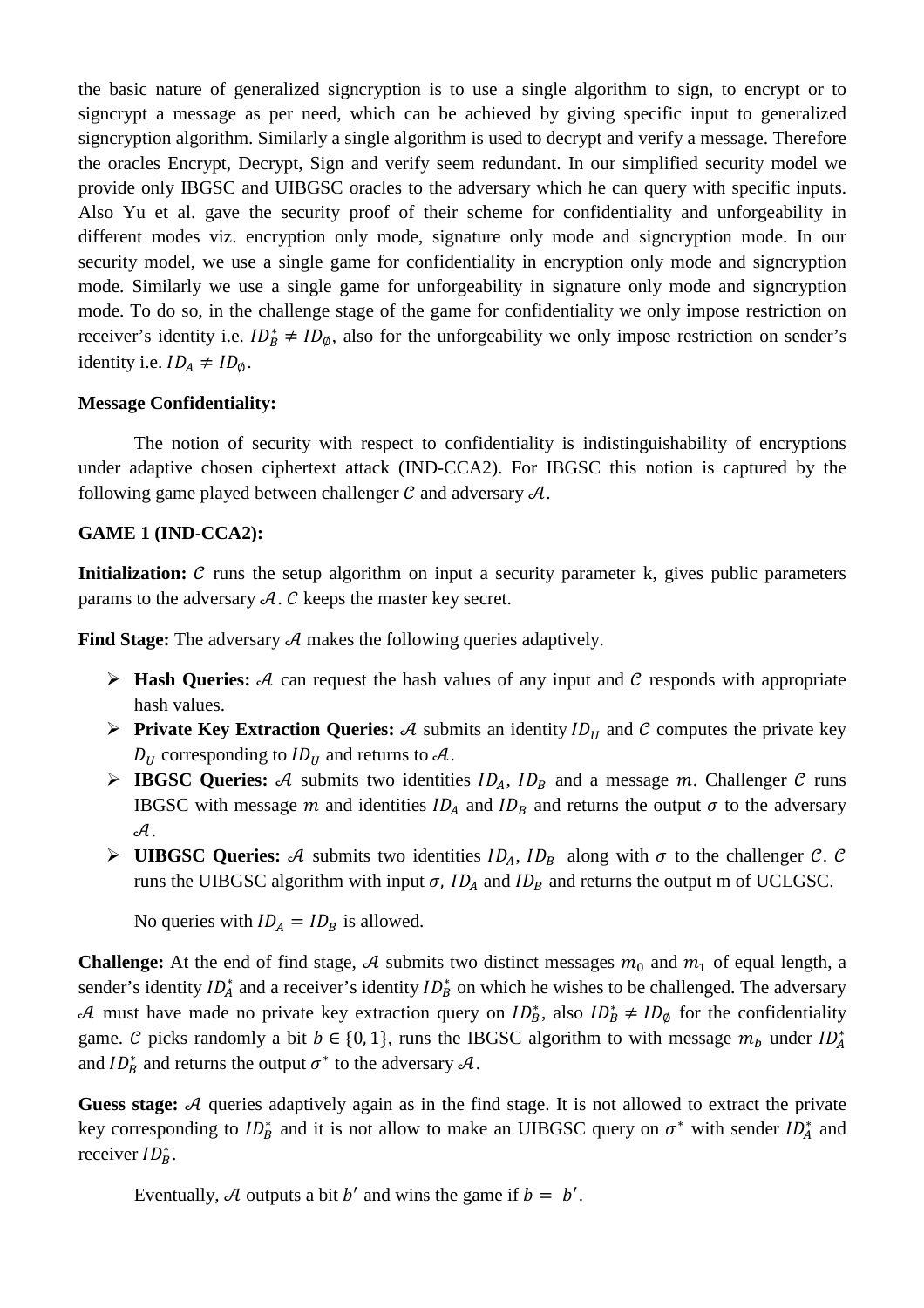$\mathcal{A}$ 's advantage is defined as  $Adv_{\mathcal{A}}^{IND-CCA2} = 2 \Pr[b = b'] - 1$ .

**Definition 1:** An IBGSC scheme is said to IND-CCA2 secure if no polynomially bounded adversary  $\mathcal A$  has non-negligible advantage of winning the above game.

# **Signature unforgeability:**

The notion of security with respect to authenticity is existential unforgeability against chosen message attacks (EUF-CMA). For IBGSC this notion is captured by the following game played between challenger  $\mathcal C$  and adversary  $\mathcal A$ .

# **GAME 2 (EUF-CMA):**

**Initialization:** Same as in GAME 1.

**Queries:** The adversary  $A$  asks a polynomially bounded number of queries adaptively as in GAME 1.

**Forgery:** Finally, A produces a triplet  $(ID_A, ID_B, \sigma)$  that was not obtained from IBGSC query during the game and for which private key of  $ID_A$  was not exposed, also  $ID_A \neq ID_\phi$  for signature unforgeability game. The forger wins the game if the result of  $UIBGSC$  ( $\sigma$ ,  $ID_B$ ,  $S_B$ ,  $ID_A$ ) is not the ⊥ symbol.

The adversary  $\mathcal{A}$ 's advantage is its probability of victory.

**Definition 3:** A IBGSC scheme is said to EUF-CMA secure if no polynomially bounded adversary  $A$ has non-negligible advantage of winning the above game.

# **4. Proposed IBSC Scheme:**

 In this section we will propose an efficient identity based generalized signcryption scheme based on identity based signcryption scheme proposed in [3].

**Setup:** Given a security parameter  $1^k$ , the PKG chooses two groups  $G_1$  and  $G_2$  of prime order p, a random generator P of  $G_1$ , and a bilinear map  $e: G_1 \times G_1 \rightarrow G_2$ . Compute  $g = e(P, P)$ , define hash functions as  $H_1: \{0, 1\}^{k_3} \to \mathbb{Z}_p^*, H_2: \{0, 1\}^{n+k_2+2k_3} \to \mathbb{Z}_p^*, H_3: \{0, 1\}^{n+k_2+k_1+2k_3} \to \mathbb{Z}_p^*, H_4: \{0, 1\}^{k_2} \to$  $\{0,1\}^{n+k_1+k_2+k_3}$ , where  $k_1, k_2$  and  $k_3$  denote the number of bits to represent elements of  $G_1, G_2$  and identity respectively and n is the message bit length. PKG chooses random  $s \in \mathbb{Z}_p^*$  as the master secret key and sets  $P_{pub} = sP$ . PKG publishes the system parameters as  $(G_1, G_2, p, n, P, P_{pub}, e: G_1 \times G_1 \rightarrow$  $G_2$ , g, H<sub>1</sub>, H<sub>2</sub>, H<sub>3</sub>, H<sub>4</sub>).

Let a function f be such that  $f(ID) = 0$  if  $ID = ID_{\emptyset}$  otherwise  $f(ID) = 1$ .

**Extract Private Key:** Given a user U with identity  $ID_u$ , the private key is computed by PKG as  $D_u = (q_u + s)^{-1}P$ , where  $q_u = H_1(ID_u)$ . For  $ID_\phi$ , we set  $D_\phi = O$ .

**IBGSC:** The sender  $\vec{A}$  for the receiver  $\vec{B}$ 

- 1. Chooses  $r \in_R \mathbb{Z}_p^*$ ;
- 2. Computes
	- i.  $\alpha = a^r$ ii.  $r' = H_2(m, \alpha, ID_A, ID_B)$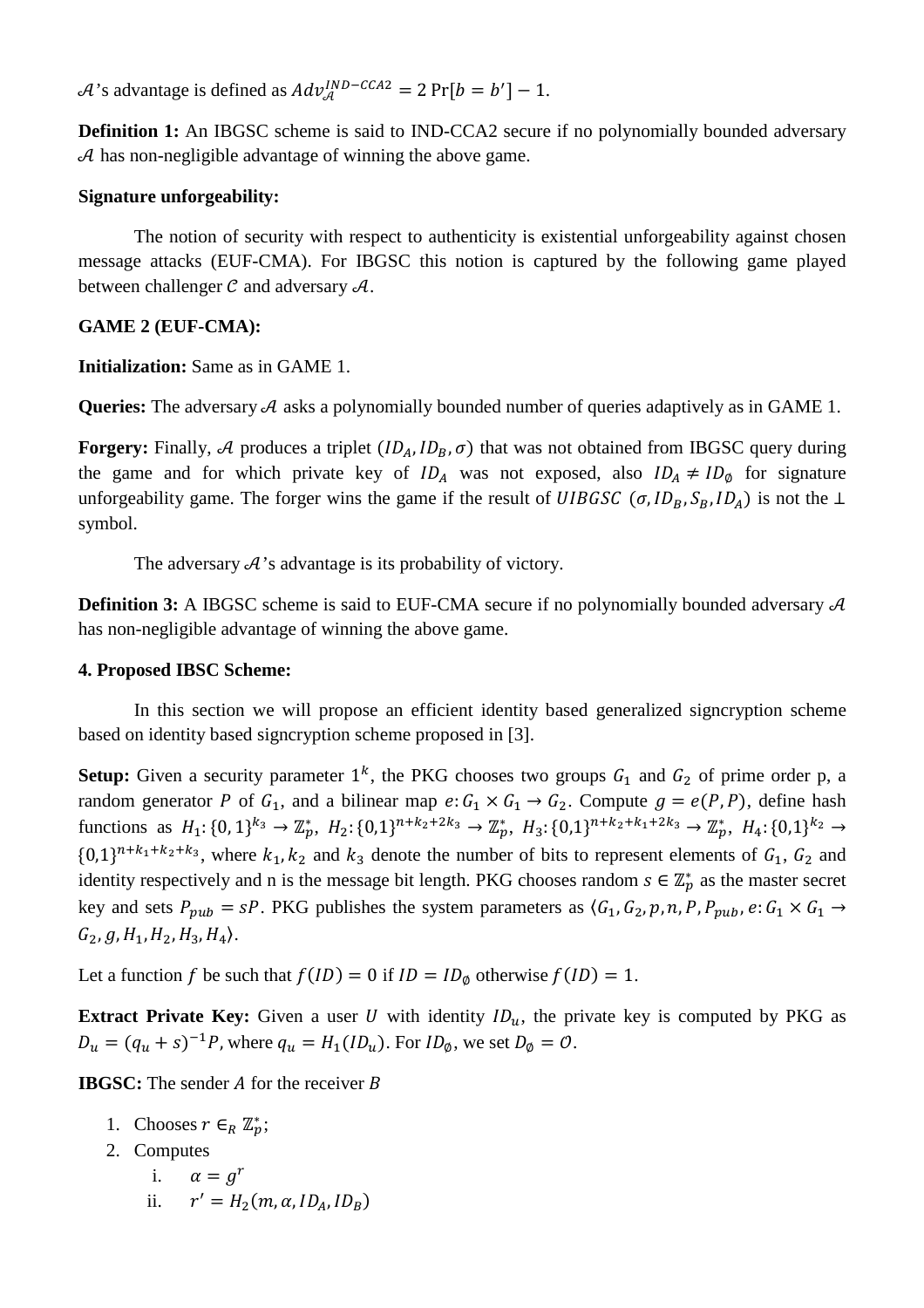iii.  $X = r'T_B$  where  $T_B = H_1(ID_B)P + P_{pub}$ iv.  $h_3 = H_3(m, \alpha, X, ID_A, ID_B)$ v.  $Z = (r + h_3)D_A$ 

- vi.  $y = m || \alpha || Z || ID_A \oplus \{H_4(g^{r'})f(ID_B)\}$ , and
- 3. Returns  $\sigma = (\gamma, X)$

**UIBGSC:** On receiving  $\sigma$  from A, the user B

- 1. Recovers  $m \parallel \alpha \parallel Z \parallel ID_A = y$  if  $X = 0$ , otherwise
- 2. Computes  $\omega = e(X, D_B)$  and recovers  $m \parallel \alpha \parallel Z \parallel ID_A = y \bigoplus \{H_4(\omega)f(ID_B)\}$
- 3. If  $Z = 0$ , Computes  $r' = H_2(m, \alpha, ID_A, ID_B)$  and accept the message iff  $X = r'T_B$ , otherwise
- 4. Computes  $h_3 = H_3(m, \alpha, X, ID_A, ID_B)$  and accept the message iff  $e(Z, H_1(ID_A)P +$  $P_{pub}$ ) $g^{-h_3} = \alpha$ .

### **Consistency:**

$$
\omega = e(X, D_B) = e(r'T_B, D_B) = e(r'(q_B + s)P, (q_B + s)^{-1}P) = e(P, P)^{r'} = g^{r'}
$$
  

$$
e(Z, H_1(ID_A)P + P_{pub})g^{-h_3} = e((r + h_3)D_A, (q_A + s)P)g^{-h_3}
$$
  

$$
= e((r + h_3)(q_A + s)^{-1}P, (q_A + s)P)g^{-h_3} = e(P, P)^{(r + h_3)}g^{-h_3} = g^{r + h_3}g^{-h_3} = g^r = \alpha
$$

#### **Remarks:**

- 1. When we only sign a message then specific receiver B does not exist therefore we use  $ID_B =$  $ID_{\emptyset}$  in IBGSC algorithm. Thus the function  $f(ID_{\emptyset})$  became 0 which helps to give us the signature  $y = m || \alpha || Z || ID_A$ , also the component X of the output of IBGSC algorithm became  $O$ . This will reduce the extra computation in UIBGSC.
- 2. When we only encrypt a message then specific sender  $A$  does not exist, therefore we use  $ID_A = ID_\phi$  in IBGSC algorithm. Thus in the computation of Z we have  $D_\phi = O$  which will again reduce the extra computation in UIBGSC by checking  $X = r'T_B$ , which will also provide chosen ciphertext security while we only encrypt a message.
- 3. The form of ciphertext is  $(y, X)$  either we encrypt a message or signcrypt a message. This prevents an adversary to embed a encryption to valid signcryption or vice versa. Similarly an adversary cannot embed a signature of a message to valid signcryption or vice versa because when we only sign a message then  $X = O$  as well as the computations of r' and  $h_3$  involve both sender's and receiver's identity.

#### **Efficiency and Comparison:**

 The basic idea behind generalized signcryption is to reduce the implementation complexity using a single IBGSC scheme as an encryption scheme, a signature scheme and a signcryption scheme as per need. This renders some extra calculation while we use generalized signcryption for encryption and signature. However, the proposed IBGSC scheme significantly reduces the extra calculation in encryption and signature. Also, the proposed IBGSC scheme is as efficient as identity based signcryption scheme in [3] which is the most efficient identity based signcryption scheme till date. In the following table we compare the dominant operations required for IBGSC and other schemes.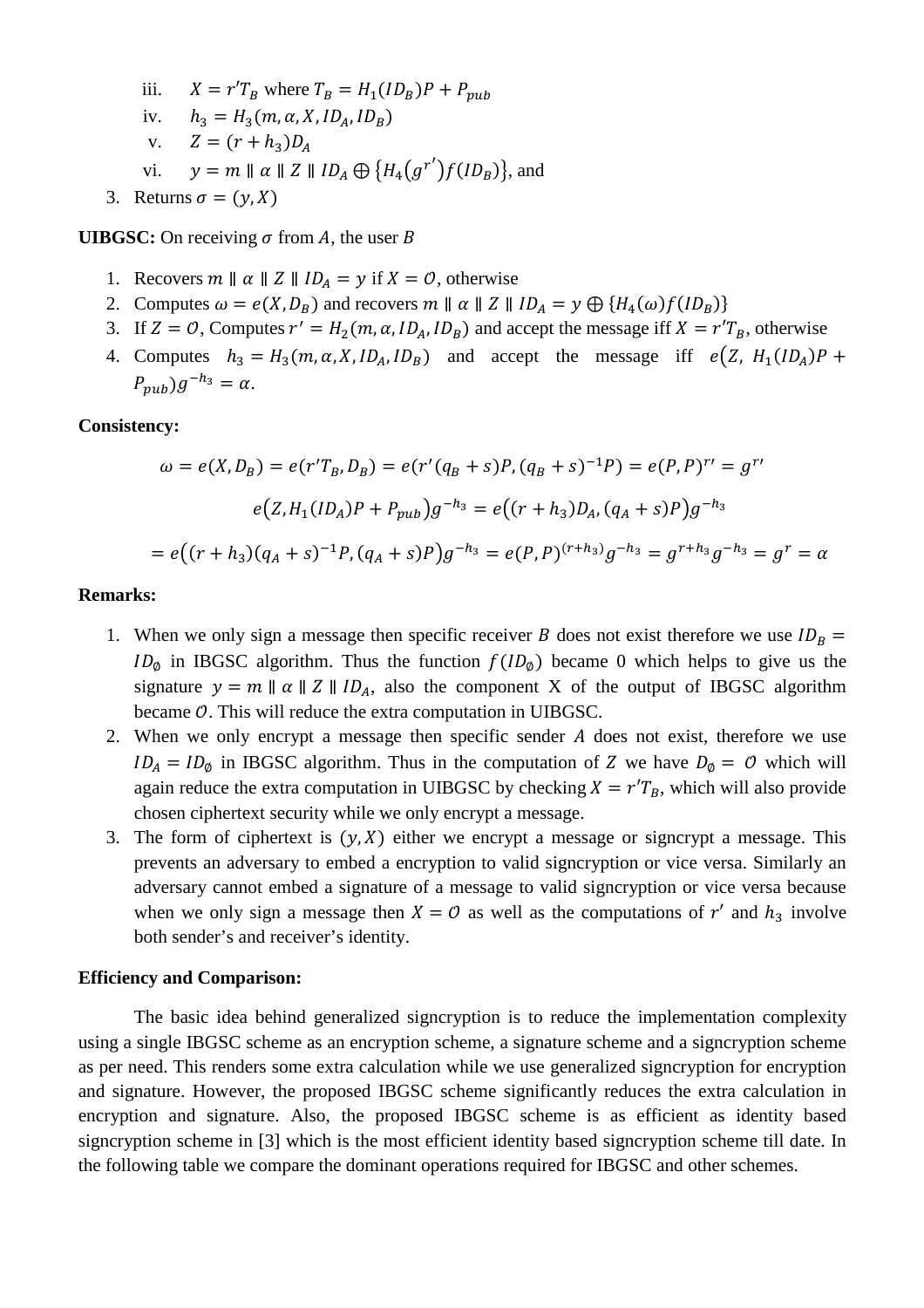| Scheme             | Sign/Encrypt             |            |          | Decrypt/Verify    |            |        |
|--------------------|--------------------------|------------|----------|-------------------|------------|--------|
|                    | mul in<br>G <sub>1</sub> | exps in G2 | e<br>cps | mul in<br>G1      | exps in G2 | e cps  |
| Barreto et al. [3] |                          |            |          |                   |            |        |
| Lal et al. $[8]$   |                          |            |          |                   |            |        |
| Yu et al. [12]     |                          |            |          |                   |            |        |
| Proposed IBGSC     |                          |            |          | $1 \text{ or } 0$ | 1 or 0     | 2 or 1 |

### Table 1

### **5. Certificateless Generalized Signcryption (CLGSC):**

A certificateless generalized signcryption (CLGSC) consists of the following algorithms:

- **1. Setup:** This algorithm takes input a security parameter k and outputs the system parameter **params** and a master secret key.
- **2. Partial Private Key Generation:** Given input params, master secret key and a user's identity  $ID_U$ , it outputs a partial private key  $D_U$  corresponding to  $ID_U$ .
- **3. Set User Key:** Given input  $ID_{U}$ , partial private key  $D_{U}$  corresponding to  $ID_{U}$ , it outputs a public key  $PK_U$  of the identity  $ID_U$  and a secret value  $x_U$ , the secret key ( $SK_U$ ) of the user is  $(x_{II}, D_{II}).$
- **4. CLGSC:** To send a message m form A to B, This algorithm takes input  $(SK_A, m, ID_A, PK_A, ID_B, PK_B)$  and outputs  $\sigma = CLGSC(SK_A, m, ID_A, PK_A, ID_B, PK_B).$
- **5. UCLGSC:** This algorithm takes input  $(\sigma, ID_B, S_B, PK_B, ID_A, PK_A, PK_A)$  and outputs m if  $\sigma$  is valid signcryption  $m$  form  $A$  to  $B$  of otherwise  $\bot$ .

There is no specific sender (receiver) when we only encrypt (only sign) a message  $m$  using CLGSC. We denote the absence of sender (or receiver) by  $ID_{\varphi}$ . Thus to only sign or to only encrypt a message m, use  $ID_B = ID_\emptyset$  or  $ID_A = ID_\emptyset$  respectively.

### **Security model for CLGSC:**

 There are two different types of adversaries in certificateless cryptosystem. A Type-I adversary  $A_I$  which is not allowed access to the master key but  $A_I$  may request public keys and replace them with values of his choice. The Type-II adversary  $A_{II}$  is allowed access to the master key but cannot replace a public key.

### **Message Confidentiality:**

 The notion of security with respect to confidentiality is indistinguishability of encryptions under adaptive chosen ciphertext attack (IND-CCA2). For certificateless generalized signcryption this notion is captured by the following game played between challenger  $\mathcal C$  and adversary  $\mathcal A$ .

### **GAME 3 (IND-CCA2):**

**Initialization:**  $\mathcal{C}$  runs the setup algorithm on input a security parameter k, and gives public parameters params to the adversary A. C keeps the master key secret if A is Type-I adversary else it provides the master secret also to  $\mathcal{A}$ .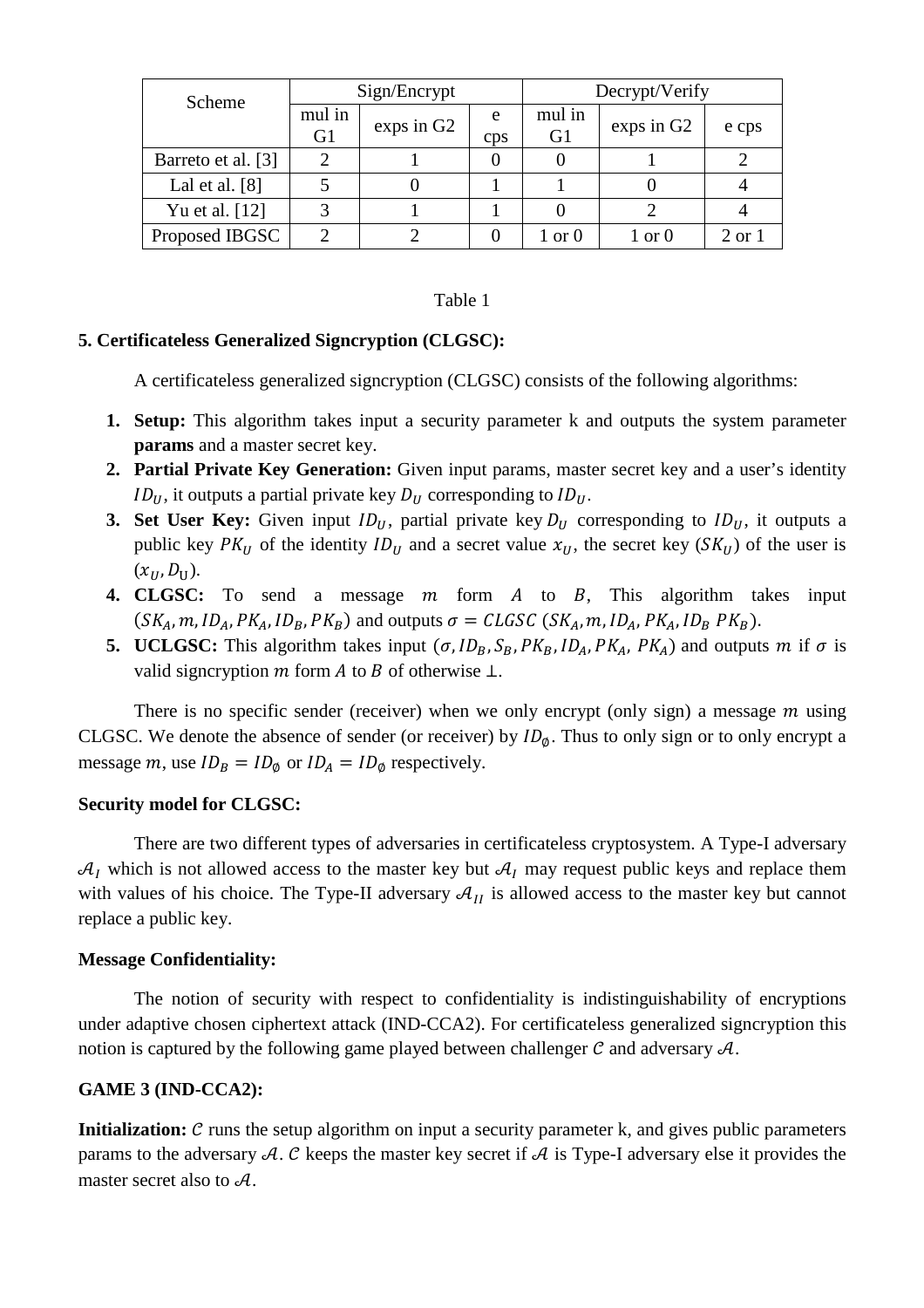**Find Stage:** The adversary  $A$  asks the following queries adaptively.

- $\triangleright$  **Hash Queries:** A can request the hash values of any input and challenger responds with appropriate hash values.
- **Partial Private Key Extraction:** A submits an identity  $ID_{II}$ , and C computes the partial private key  $D_{II}$  and returns to A. Note that an adversary  $A = A_{II}$  does not need this oracle because it has the master secret key and can compute partial private key for any user.
- **Public Key Extraction:** A submits an identity  $ID_U$  for which he wants the public key, C computes the corresponding public key  $PK_{II}$  and sends it to  $A$ .
- **Private Key Extraction:** A submits the identity  $ID_{II}$ , C computes the corresponding private key  $PK_{II}$  and sends it to A. Note that if A is Type-I adversary then A is not allowed to extract the full private key of any identity for which corresponding public key has been replaced. Because in this case challenger is not able to provide the full private key of that user.
- **Public Key Replacement:** If  $A$  is Type-I adversary then  $A$  has access to this oracle. For any identity  $ID_U$ , A computes the new public key  $PK'_U$  by choosing a new secret value  $x'_U$  of his choice and replaces  $PK_{U}$ . Note that if A is Type-II adversary then A cannot replace public key of any user.
- **CLGSC Queries:** A submits two identities  $ID_A$ ,  $ID_B$  and a message m. Challenger C runs CLGSC with message m and identities  $ID_A$  and  $ID_B$  and returns the output  $\sigma$  to the adversary  $\mathcal{A}.$
- **EXEC Queries:** A submits two identities  $ID_A$ ,  $ID_B$  along with  $\sigma$  to the challenger C. C runs the UCLGSC algorithm with input  $\sigma$ ,  $ID_A$  and  $ID_B$  and returns the output of UCLGSC.

Note that it is possible that the public key  $PK_A$  (or  $PK_B$ ) corresponding to  $ID_A$  (or  $ID_B$ ) has been replaced earlier by  $A$  (if  $A$  is Type-I adversary) in CLGSC (or UCLGSC) queries. If so,  $A$  has to submit the corresponding secret value to  $C$  for the correctness of these oracles. Also we disallow queries to these oracle when  $ID_A = ID_B$ .

**Challenge:** At the end of find stage, A submits two distinct messages  $m_0$  and  $m_1$  of equal length, a sender's identity  $ID_A^*$  and a receiver's identity  $ID_B^*$  on which he wishes to be challenged. The adversary  $\mathcal A$  must have made no private key extraction query (and partial private key extraction query if  $\mathcal A$  is Type-I adversary) on  $ID_B^*$ , also  $ID_B^* \neq ID_\emptyset$  for the confidentiality game. C picks randomly a bit  $b \in \{0, 1\}$ , runs the CLGSC algorithm with message  $m_b$  under  $ID_A^*$  and  $ID_B^*$  and returns the output  $\sigma^*$ to the adversary  $\mathcal{A}$ .

Guess stage: A asks queries adaptively again as in the find stage. It is not allowed to extract the private key (and partial private key if  $A$  is Type-I adversary) corresponding to  $ID_B^*$  and it is not allow to make an UCLGSC query on  $\sigma^*$  with sender  $ID_A^*$  and receiver  $ID_B^*$  unless the public key  $PK_A^*$  of the sender or that of the receiver  $PK_B^*$  has been replaced after the challenge if  $\mathcal A$  is Type-I adversary.

Eventually, A outputs a bit b' and wins the game if  $b = b'$ .

 $\mathcal{A}$ 's advantage is defined as  $Adv_{\mathcal{A}}^{IND-CCA2} = 2 \Pr[b = b'] - 1$ .

**Definition 3:** A CLGSC scheme is said to IND-CCA2 secure if no polynomially bounded adversary  $A$  (Type-I or Type-II) has non-negligible advantage of winning the above game.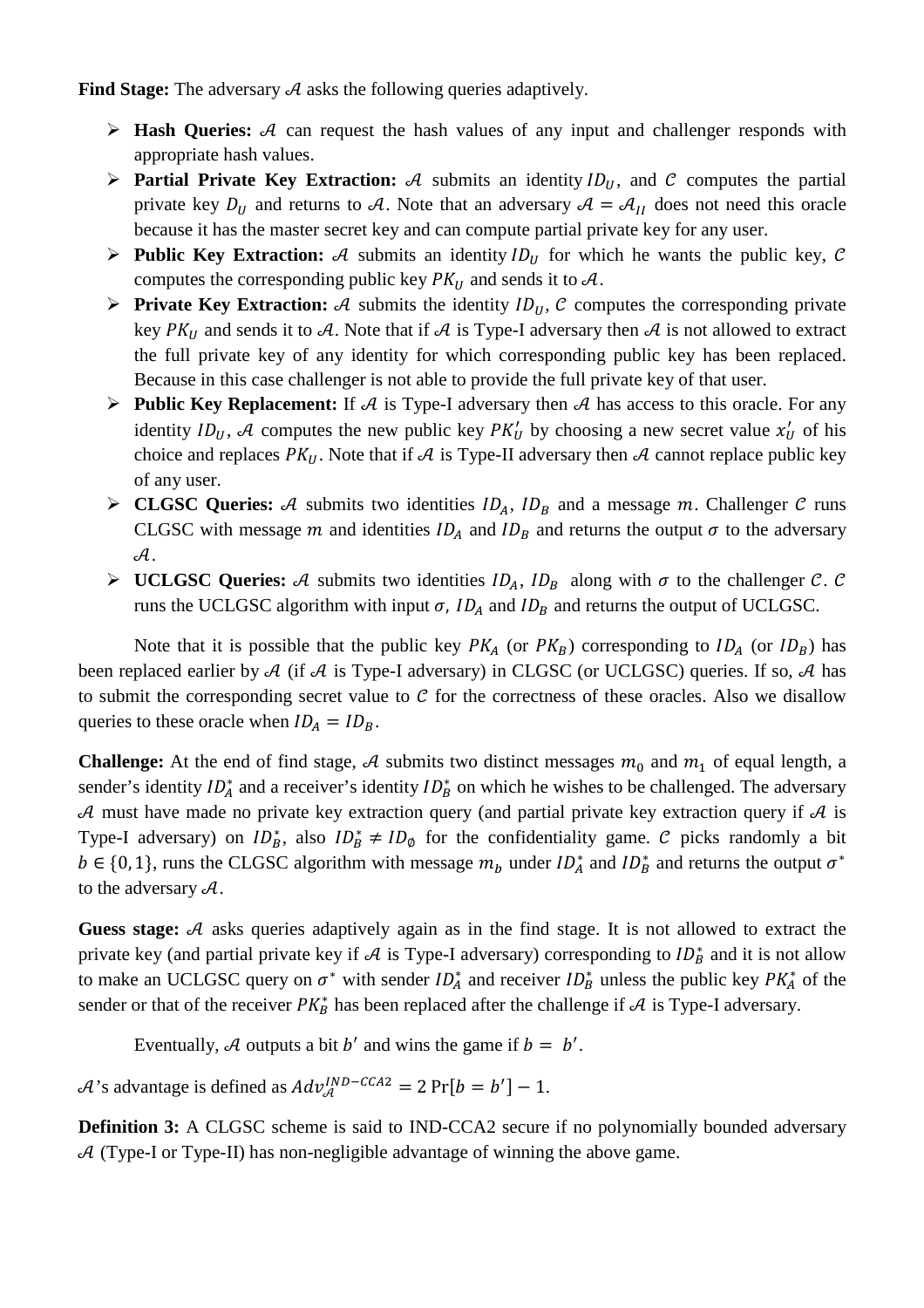### **Signature unforgeability:**

The notion of security with respect to authenticity is existential unforgeability against chosen message attacks (EUF-CMA). For certificateless generalized signcryption this notion is captured by the following game played between challenger  $\mathcal C$  and adversary  $\mathcal A$ .

### **GAME 4 (EUF-CMA):**

# **Initialization:** Same as in GAME 3.

**Queries:** The adversary  $A$  asks a polynomially bounded number of queries adaptively as in GAME 1.

**Forgery:** Finally, A produces a triplet  $(ID_A, ID_B, \sigma)$  that was not the obtained from CLGSC query during the game and for which private key (and partial private key if  $A$  is Type-I adversary) of  $ID_A$ was not exposed, also  $ID_A \neq ID_\phi$  for signature unforgeability game. The adversary A wins the game if the result of UCLGSC ( $\sigma$ ,  $ID_B$ ,  $S_B$ ,  $PK_B$ ,  $ID_A$ ,  $PK_A$ ) is not the  $\perp$  symbol.

The adversary  $A'$ 's advantage is its probability of victory.

**Definition 4:** A CLGSC scheme is said to EUF-CMA secure if no polynomially bounded adversary  $A$ (Type-I or Type-II) has non-negligible advantage of winning the above game.

# **6. Review of Ji et al [7] Certificateless Generalized Signcryption:**

**Setup:** given a security parameter  $1^k$ , the PKG chooses two groups  $G_1$  and  $G_2$  of prime order p, two random generator P, Q of  $G_1$  such that  $P \neq Q$ , and a bilinear map  $e: G_1 \times G_1 \rightarrow G_2$ . Compute  $g =$  $e(P, Q)$ , define hash functions as  $H_1: \{0, 1\}^* \to \mathbb{Z}_p^*$ ,  $H_2: G_2 \times \{0, 1\}^* \to \mathbb{Z}_p^*$ ,  $H_3: \{0, 1\}^n \times G_2 \times \{0, 1\}^* \times$  $G_2 \times G_1 \times \{0,1\}^* \to \mathbb{Z}_p^*, H_4: \mathbb{Z}_p^* \times \{0,1\}^* \to \mathbb{Z}_p^*, H_5: G_2 \times G_2 \times G_2 \times \{0,1\}^* \to \{0,1\}^{k_1+k_2}$ , where  $k_1, k_2$ denotes the number of bits to represent  $G_1$  and  $\mathbb{Z}_p^*$  elements respectively. PKG chooses random  $s \in \mathbb{Z}_p^*$ as the master secret key and set  $P_{pub} = sP$ . PKG publishes the system parameters as  $\langle G_1, G_2, G_3, G_4 \rangle$  $G_2, P, Q, P_{pub}, e: G_1 \times G_1 \rightarrow G_2, g, H_1, H_2, H_3, H_4, H_5$ .

**Extract Partial Private Key:** given  $ID_i$ , the partial private key of the user with identity  $ID_i$  is computed by PKG as  $D_i = (q_i + s)^{-1}Q$ , where  $q_i = H_1(ID_i)$ .

**Set User Key:** given  $D_i$ , the user with identity  $ID_i$  chooses random  $x_i \in \mathbb{Z}_p^*$  and set his private key  $SK_i = \langle x_i, D_i \rangle$  and public key  $PK_i = \langle PK_{i1}, PK_{i2} \rangle = \langle g^{x_i}, x_iT_i \rangle$ , where  $T_i = (q_i + s)P$ .

**CLGSC:** This algorithm has three scenarios: signcryption, signature and encryption.

**Signcryption:** given message  $m$ , sender's identity  $A$ , receiver's identity  $B$ ,  $A$  operates the following steps:

- 1. A chooses randomly  $r, r' \in \mathbb{Z}_p^*$ , computes  $\alpha = g^r$ ;
- 2. Computes  $h = H_2(\alpha, m, ID_A, ID_B)$  and  $h_3 = H_3(m, \alpha, h, ID_A, PK_{A,1}, PK_{A,2}, ID_B);$
- 3. Computes  $Z = \frac{r}{(x_A + h_3)} D_A$ ;
- 4. Computes  $c = H_4(h, ID_A, ID_B) \oplus m \parallel \alpha;$
- 5. Computes  $h_5 = H_5(g^{r'} , (PK_{B1})^{r'} , PK_{B1}, ID_B);$
- 6. Computes  $d_1 = r'(q_B + s)P$  and  $d_2 = h_5 \bigoplus h \parallel Z$ ;
- 7. Return ciphertext  $\sigma = (c, d_1, d_2, ID_B)$ .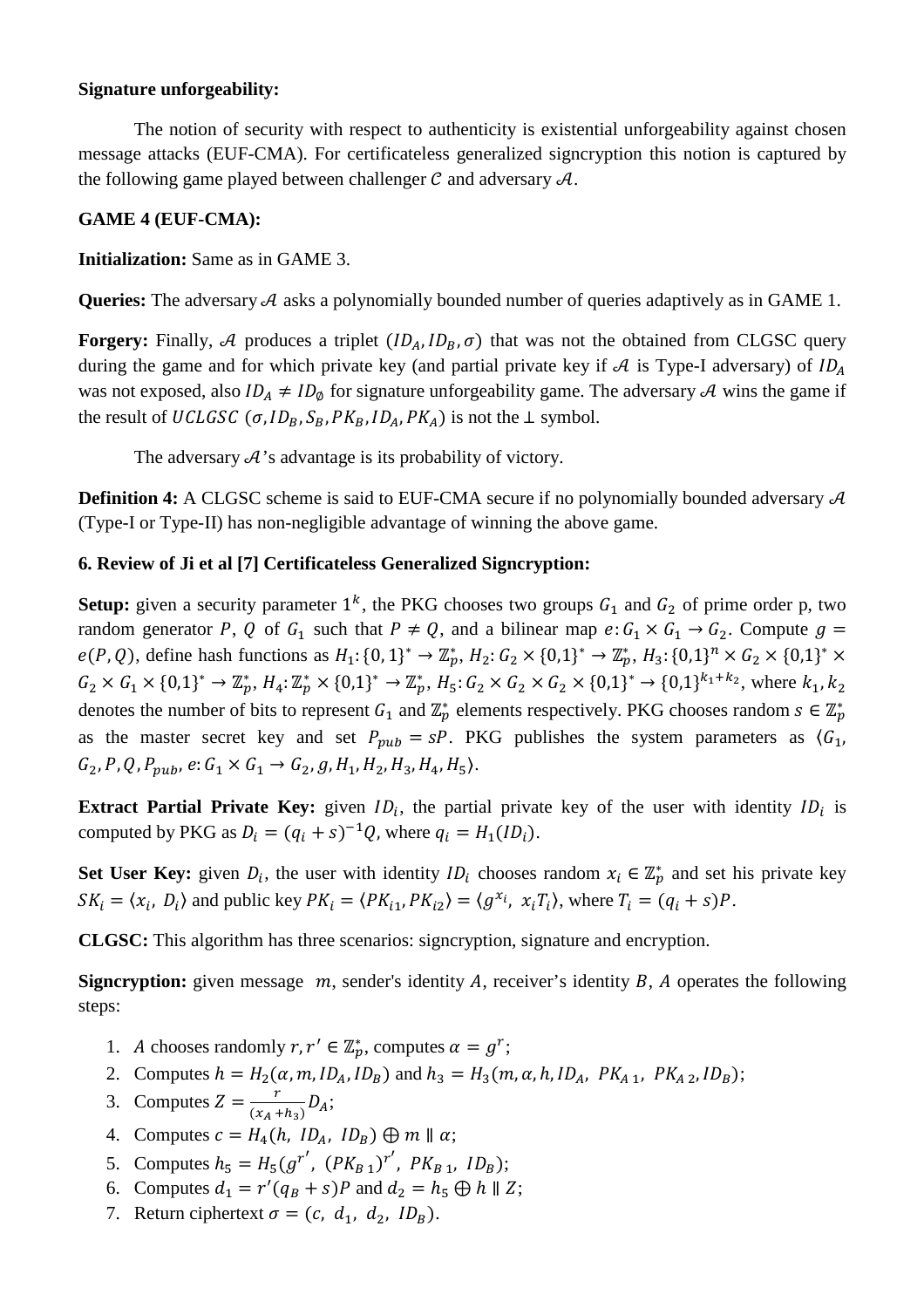**Signature:** given message  $m$ , sender's identity  $A$ ,  $A$  operates the following steps:

- 1. A chooses randomly  $r, r' \in \mathbb{Z}_p^*$ , computes  $\alpha = g^r$ ;
- 2. Computes  $h = H_2(\alpha, m, ID_A, 0)$  and  $h_3 = H_3(m, \alpha, h, ID_A, PK_{A, 1}, PK_{A, 2}, 0);$
- 3. Computes  $Z = \frac{r}{(x_A + h_3)} D_A$ ;
- 4. Computes  $c = m || \alpha;$
- 5. Computes  $h_5 = 0$ ;
- 6. Computes  $d_1 = 0$  and  $d_2 = h_5 \oplus h \parallel Z = h \parallel Z$ ;
- 7. Return ciphertext  $\sigma = (c, d_1, d_2, 0)$ .

**Encryption:** given message  $m$ , receiver's identity  $B$ , someone operates the following steps:

- 1. Chooses randomly  $r, r' \in \mathbb{Z}_p^*$ , computes  $\alpha = g^r$ ;
- 2. Computes  $h = H_2(\alpha, m, 0, ID_B)$  and  $h_3 = H_3(m, \alpha, h, 0, 0, 0, ID_B);$
- 3. Computes  $c = H_4(h, 0, ID_B) \oplus m \parallel \alpha;$
- 4. Computes  $h_5 = H_5(g^{r'} , (PK_{B1})^{r'} , PK_{B1}, ID_B);$
- 5. Computes  $d_1 = r'(q_B + s)P$  and  $d_2 = h_5 \bigoplus h \parallel 0;$
- 6. Return ciphertext  $\sigma = (c, d_1, d_2, ID_B)$ .

**UCLGSC:** given  $\sigma$ , a receiver's identity  $B$ , operates the following steps:

- 1. Computes  $w' = e(d_1, D_B)$  and  $(w')^{x_B}$  (if there is no receiver's identity, then  $D_B = 0$ , and  $w' = 1);$
- 2. Sets  $h'_5 = H_5(w', (w')^{x_B}, PK_{B_1}, ID_B)$ ; (if  $D_B = 0$ , then  $h'_5 = 0$ );
- 3. Computes  $h' \parallel Z' = d_2 \bigoplus h'_5;$
- 4. If  $ID_B \neq 0$ , computes  $m' \parallel \alpha' = c \bigoplus H_4(h', ID_A, ID_B)$ ; (if  $Z' = 0$ , then  $ID_A = 0$ );
- 5. If  $ID_B \neq 0$ , computes  $h_3 = H_3(m', \alpha', h', ID_A, PK_{A_1}, PK_{A_2}, ID_B)$ ; (if  $Z' = 0$ , then  $ID_A = 0$ and  $PK_{A_1} = PK_{A_2} = 0$ ;
- 6. If  $Z' \neq 0$ , then B accepts m' if and only if  $h' = H_2(\alpha', m', ID_A, ID_B)$  and  $e(Z', PK_{A2} +$  $h'_3(q_A + s)P$  =  $\alpha'$  holds. Otherwise accept  $m'$  if and only if  $h' = H_2(\alpha', m', 0, ID_B)$ .

### **Attack on unforgeability of Ji et al [7] scheme by a Type-I adversary:**

Now, we model the attack on unforgeability of Ji et al. scheme in signcryption mode by an insider Type-I adversary. Note that Type-I adversary  $A$  has the power to replace public keys of any user with his choice. To forge a signcrypted text,  $A$  does the following:

- 1. A replaces the public key  $PK_A = \langle PK_{A_1}, PK_{A_2} \rangle = \langle g^{x_A}, x_A T_A \rangle$  of A by  $PK'_A = \langle$  $PK'_{A,1}$ ,  $PK'_{A,2}$  > = <  $g^{x'_{A}}, x'_{A}T_{A}$  > by choosing  $x'_{A}$  randomly from  $\mathbb{Z}_{p}^{*}$ .
- 2.  $\mathcal A$  submits a message  $m$ , sender's identity  $\mathcal A$ , receiver's identity  $\mathcal B$  to signcryption oracle. Note that A provides the secret value  $x'_A$  to the challenger C when public key of sender A is replaced.
- 3. C returns the ciphertext  $\sigma = (c, d_1, d_2, ID_B)$
- 4. A extract Z and  $\alpha$  from  $\sigma$ .

Now A can use  $Z = \frac{r}{(x'_A + h_3)} D_A$  and  $\alpha = g^r$  to signcrypt any message m' intended to any receiver B'. For this  $A$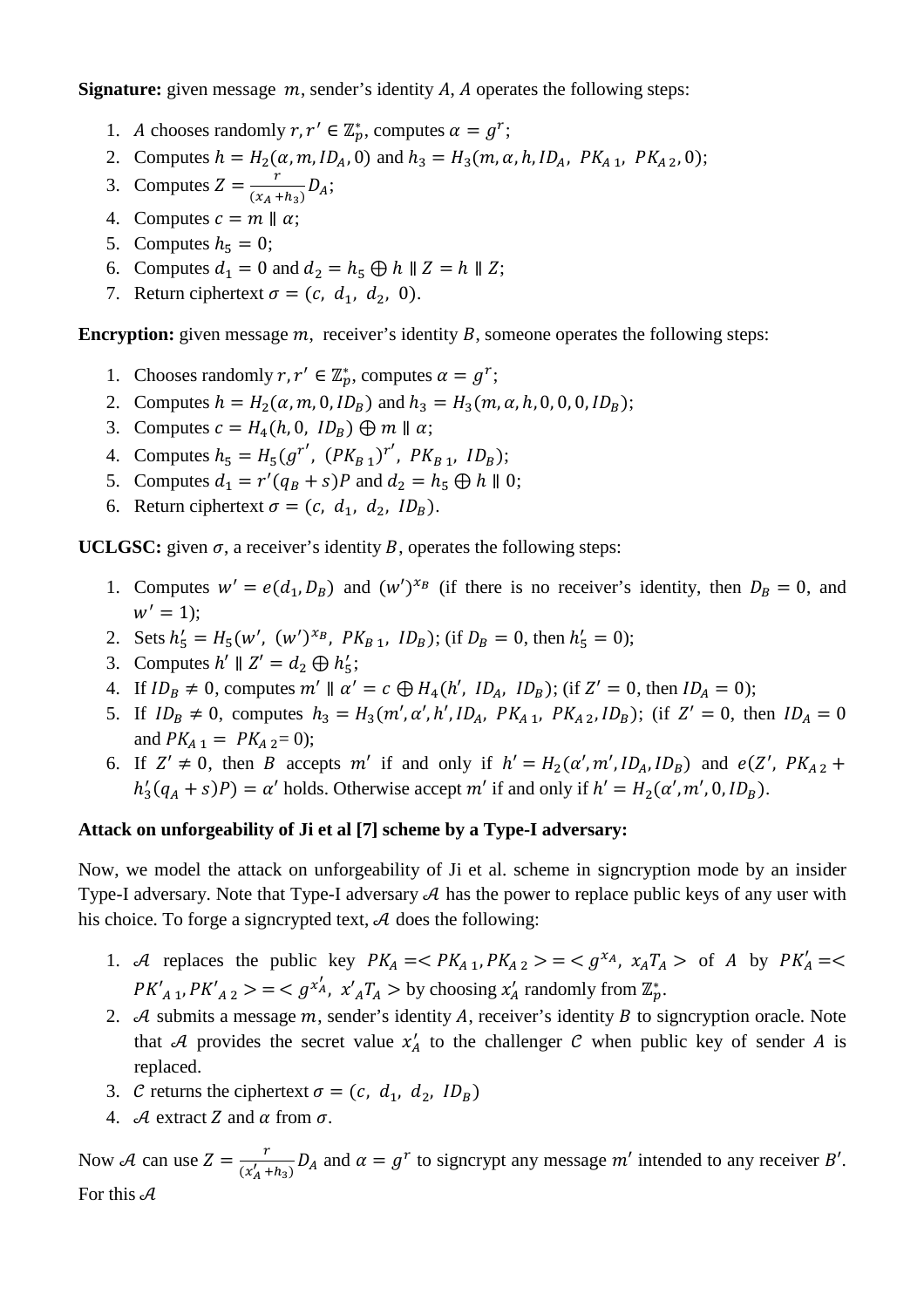- 1. Chooses randomly  $r' \in \mathbb{Z}_p^*$ .
- 2. Computes  $h' = H_2(\alpha, m', ID_A, ID_{B'})$  and  $h'_3 = H_3(m', \alpha, h', ID_A, PK'_{A,1}, PK'_{A,2}, ID_{B'});$
- 3. Computes  $c' = H_4(h', ID_A, ID_{B'}) \oplus m' \parallel \alpha;$
- 4. Computes  $h'_5 = H_5(g^{r'}, (PK_{B'1})^{r'}, PK_{B'1}, ID_{B'});$
- 5. Set  $Z' = \left(\frac{x'_A + h_3}{x'_A + h'_2}\right)$  $\frac{x_A + n_3}{x'_A + n'_3}$  Z;
- 6. Computes  $d'_1 = r'(q_B + s)P$  and  $d'_2 = h'_5 \oplus h' \parallel Z';$
- 7. Return the ciphertext  $\sigma' = (c', d'_1, d'_2, ID_{B'})$ .

Now we show that  $\sigma'$  is valid forgery. For this B' does the following:

- 1. Computes  $w = e(d'_1, D_{B'}) = e(r'(q_{B'} + s)P, (q_{B'} + s)^{-1}Q) = e(P, Q)^{r'} = g^{r'}$  and  $(w)^{x_{B'}}$  $=(g^{r})^{x_{B'}}=(g^{x_{B'}})^{r'}=(PK_{B'1})^{r'};$
- 2. Sets  $h'_5 = H_5(w, (w)^{x_{B'}}, PK_{B'1}, ID_{B'});$
- 3. Recover  $h' \parallel Z' = d'_2 \oplus h'_5$ ;
- 4. Recover  $m' \parallel \alpha = c' \bigoplus H_4(h', ID_A, ID_{B'});$
- 5. Computes  $h'_{3} = H_{3}(m', \alpha, h', ID_{A}, PK_{A_{1}}, PK_{A_{2}}, ID_{B'})$ ;
- 6. B' will accepts the message m' because  $h' = H_2(\alpha, m', ID_A, ID_{B'})$  and  $e(Z', PK_{A2} +$  $h'_3(q_A + s)P$  =  $\alpha$  holds.

Verification:

$$
e(Z', PK_{A2} + h'_3(q_A + s)P) = e\left(\left(\frac{x'_A + h_3}{x'_A + h'_3}\right)Z, x'_A(q_A + s)P + h'_3(q_A + s)P\right)
$$
  
=  $e\left(\left(\frac{x'_A + h_3}{x'_A + h'_3}\right)\frac{r}{x'_A + h_3}(q_A + s)^{-1}Q, (x'_A + h'_3)(q_A + s)P\right)$   
=  $e(P, Q)^r = g^r = \alpha.$ 

Thus we have shown that a Type-I adversary can forge the signcryptext on any message for any receiver. The reason of such type of attack is that Ji et al. use the different randomness for encryption and signature. A similar type of attack can be modeled in the signature mode.

#### **7. Proposed CLGSC Scheme:**

 In this section we will propose a simplified certificateless generalized signcryption scheme based on the certificateless encryption scheme proposed in [5].

**Setup:** Given a security parameter  $1^k$ , the PKG chooses two groups  $G_1$  and  $G_2$  of prime order p, a random generator P of  $G_1$ , and a bilinear map  $e: G_1 \times G_1 \rightarrow G_2$ . Compute  $g = e(P, P)$ , define hash functions as  $:(0,1)^{k_3}\to \mathbb{Z}_p^*, \qquad H_2:\{0,1\}^{n+k_2+2k_3}\to \mathbb{Z}_p^*, \qquad H_3:\{0,1\}^{n+k_2+3k_1+2k_3}\to \mathbb{Z}_p^*,$  $H_4$ : {0,1}<sup> $k_2+k_1 \rightarrow$ </sup> {0,1}<sup>n+k<sub>1</sub>+k<sub>2</sub>+k<sub>3</sub>, where  $k_1, k_2$  and  $k_3$  denote the number of bits to represent</sup> elements of  $G_1$ ,  $G_2$  and identity respectively and n is the message bit length. PKG chooses random  $s \in \mathbb{Z}_p^*$  as the master secret key and sets  $P_{pub} = sP$ . PKG publishes the system parameters as  $\langle G_1, G_2, G_3, G_4 \rangle$  $G_2, p, n, P, P_{pub}, e: G_1 \times G_1 \rightarrow G_2, g, H_1, H_2, H_3, H_4$ .

Let a function f be such that  $f(ID) = 0$  if  $ID = ID_{\emptyset}$  otherwise  $f(ID) = 1$ .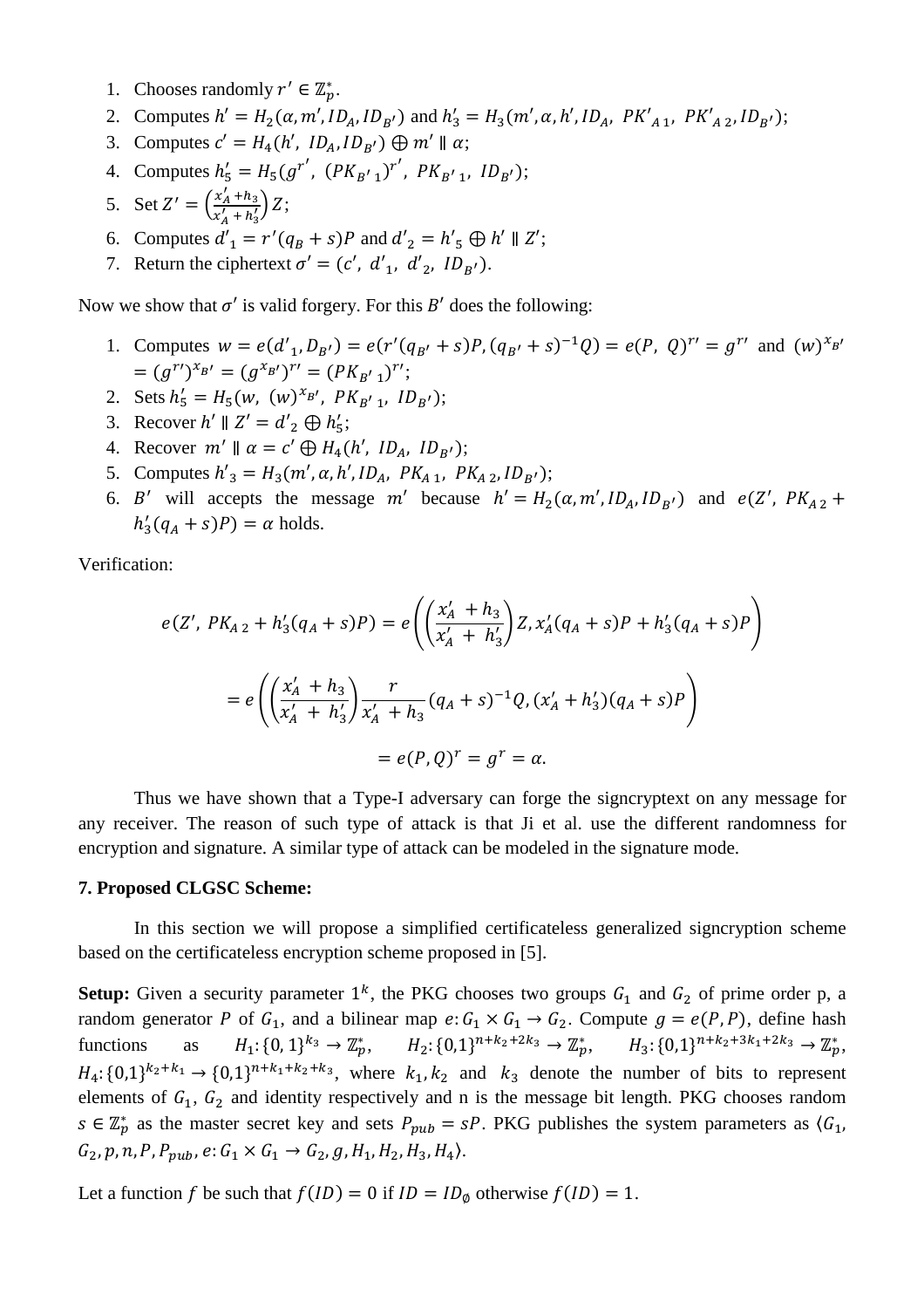**Extract Partial Private Key:** Given a user U with identity  $ID_u$  the partial private key is computed by PKG as  $D_u = (q_u + s)^{-1}P$ , where  $q_u = H_1(ID_u)$ . For  $ID_\phi$ , we set  $D_\phi = O$ .

Set User Key: Given  $D_u$ , the user U chooses random  $x_u \in \mathbb{Z}_p^*$  and set his private key  $SK_u = \langle x_u, D_u \rangle$ and public key  $PK_u = x_uT_u$ , where  $T_u = (q_u + s)P$ . For  $ID_\phi$ , we set  $T_\phi = O$  and  $x_\phi = 0$ , Thus  $PK_{\emptyset} = \mathcal{O}.$ 

**CLGSC:** The sender  $\overline{A}$  for the receiver  $\overline{B}$ 

- 1. Chooses  $r \in_R \mathbb{Z}_p^*$
- 2. Computes
	- i.  $\alpha = a^r$ ii.  $r' = H_2(m, \alpha, ID_A, ID_B)$ iii.  $X = r'T_B$ iv.  $h_3 = H_3(m, \alpha, X, PK_A, PK_B, ID_A, ID_B)$ v.  $Z = \frac{r + r'}{x_A + h_3} D_A$ vi.  $y = m || \alpha || Z || ID_A \oplus \{ H_4(g^{r'} || r'PK_B)f(ID_B)\},$  and
- 3. Returns  $\sigma = (y, X)$

**UCLGSC:** On receiving  $\sigma$  from A, the user B

- 1. Recovers  $m \parallel \alpha \parallel Z \parallel ID_A = y$  if  $X = 0$ , otherwise
- 2. Computes  $\omega = e(X, D_B)$  and recovers  $m \parallel \alpha \parallel Z \parallel ID_A = y \bigoplus \{H_4(\omega \parallel x_B X)f(ID_B)\}$
- 3. Computes  $r' = H_2(m, \alpha, ID_A, ID_B)$
- 4. If  $Z = 0$ , accept the message iff  $X = r'T_B$ , otherwise
- 5. Computes  $h_3 = H_3(m, \alpha, X, PK_A, PK_B, ID_A, ID_B)$  and accept the message iff  $e(Z, PK_A +$  $h_3 T_A) = \alpha g^{r}$ .

**Consistency:** 

$$
\omega = e(X, D_B) = e(r'T_B, D_B) = e(r'(q_B + s)P, (q_B + s)^{-1}P) = e(P, P)^{r'} = g^{r'}
$$

$$
x_B X = x_B r'T_B = r'PK_B
$$

$$
e(Z, PK_A + h_3T_A) = e\left(\frac{r + r'}{x_A + h_3}D_A, x_AT_A + h_3T_A\right)
$$
  
=  $e\left(\frac{r + r'}{x_A + h_3}(q_A + s)^{-1}P, (x_A + h_3)(q_A + s)P\right) = e(P, P)^{r + r'} = g^r g^{r'}$   
=  $\alpha g^{r'}$ 

#### **Remarks:**

- 1. When we only sign a message then specific receiver B does not exist therefore we use  $ID_B =$  $ID_{\emptyset}$  in CLGSC algorithm. Thus the function  $f(ID_{\emptyset})$  became 0 which helps to give us the signature  $y = m || \alpha || Z || ID_A$ , also the component X of the output of CLGSC algorithm became  $O$ . This will reduce the extra computation in UCLGSC.
- 2. When we only encrypt a message then specific sender  $A$  does not exist, therefore we use  $ID_A = ID_\phi$  in CLGSC algorithm. Thus in the computation of Z we have  $D_\phi = O$  which will